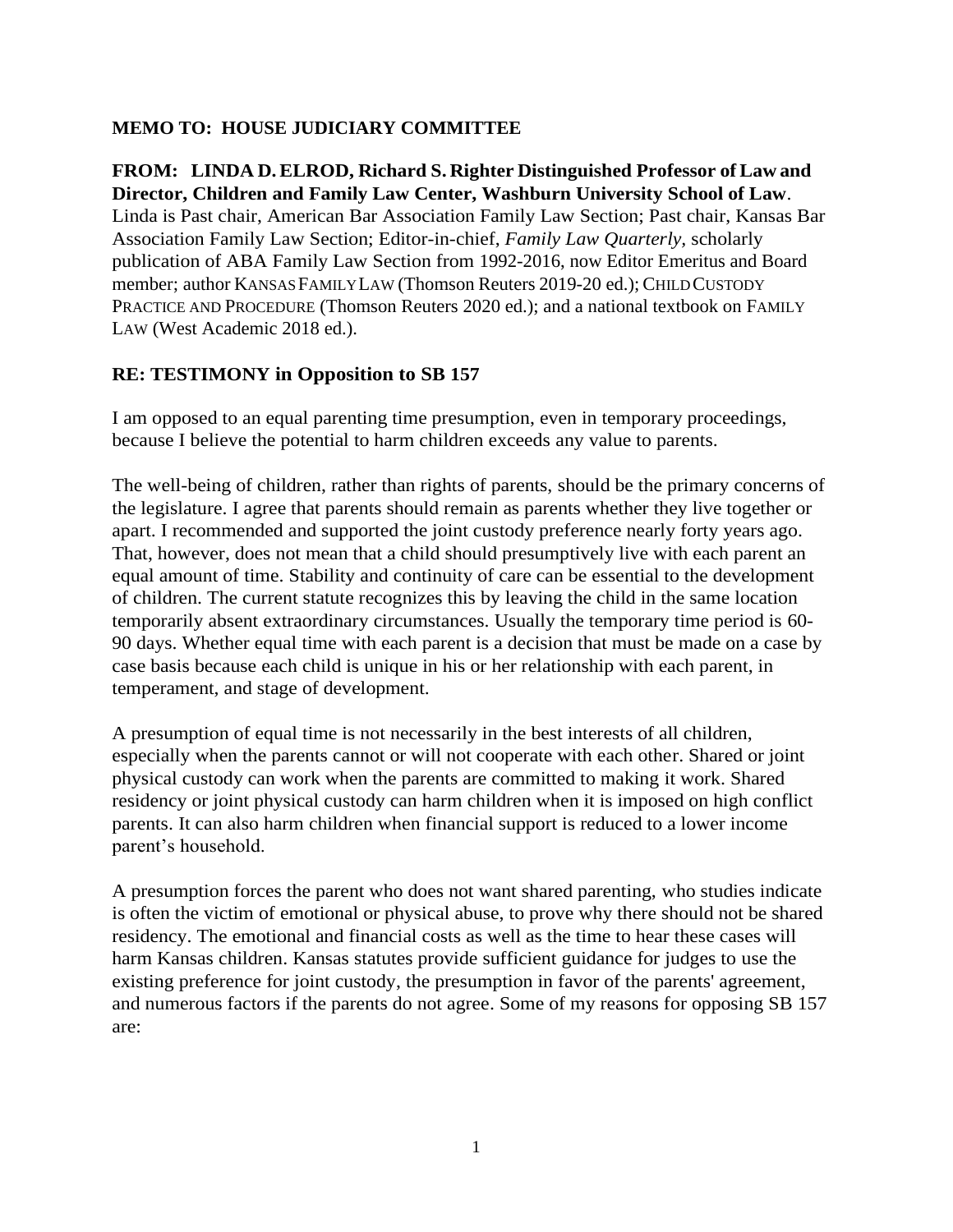#### **1. EACH CHILD IS UNIQUE**

*"[t]he only absolute in the law governing custody of children is that there are no absolutes." Friederwitzer* v. *Friederwitzer*, 55 N.Y.2d 89, 93 (1982).

Each child has a right to be treated as an individual and treated as a unique being. If the parents cannot agree on the residency arrangements, a judge determines custody and residency according to the best interest of the child. That means no presumptions but a detailed analysis of the needs of the child and the ability of each parent to meet those needs. It also means that the judge should factor in the child's perspective and needs. One child might adapt very well to two households. Another child may only thrive on (and need) a routine - same bed, same toys, same schedule daily. It depends on the parents and the health, age, and sensibilities of the child involved. As one court indicated:

> [I]n light of the changing nature of the structure of families and challenges to the sweeping application of psychological parent attachment theory, we believe the joint physical care issues must be examined in each case on the unique facts and not subject to cursory rejection based on a nearly irrebuttable presumption ... *In re* Marriage of Hansen, 733 N.W.2d 683 (Iowa 2007).

The child should be entitled to some stability in his or her life. A presumption for joint physical custody is a parents' rights argument rather than a child well-being argument. Joint physical custody might require a child to change schools often or travel long distances. One court noted the problem:

> . . . attending school in the same school system is generally in the best interests of the child, because alternating schools [may] result in psychological and educational problems posed by different schools . . . . a child knowing that he will alternate schools will be less likely to establish strong friendships with other children, to participate in school activities and sports, and to gain a meaningful and useful education. Fisher v. Fisher, 535 A.2d 1163, 1166 (Pa. Super. 1988) (reversing joint custody award that had child alternating school years between Philadelphia and St. Louis).

Joint physical custody often imposes too much of the burden of the travel on the children. A *Newsweek* editorial in Feb. 2002 was written by a young man lamenting that every time there was break or vacation time when his friends were doing fun things, he was travelling back and forth to see his parents. While he loved his parents, he felt like he missed out on a normal childhood. He stated, "After all those back-and-forth flights, I've learned not to get too emotionally attached." Nick Sheff, *My Long-Distance Life*, NEWSWEEK, Feb. 15, 1999. *See also* ELIZABETH MARQUARDT, BETWEEN TWO WORLDS: THE INNER LIVES OF CHILDREN OF DIVORCE (2006) (interviews with 1500 children showing that children of divorce increasingly find themselves caught in a no man's land between the two worlds of their parents; these children become "little adults" and lack a unified sense of home. Because they travel between two homes, these children keep their guard up and are always watching to see what the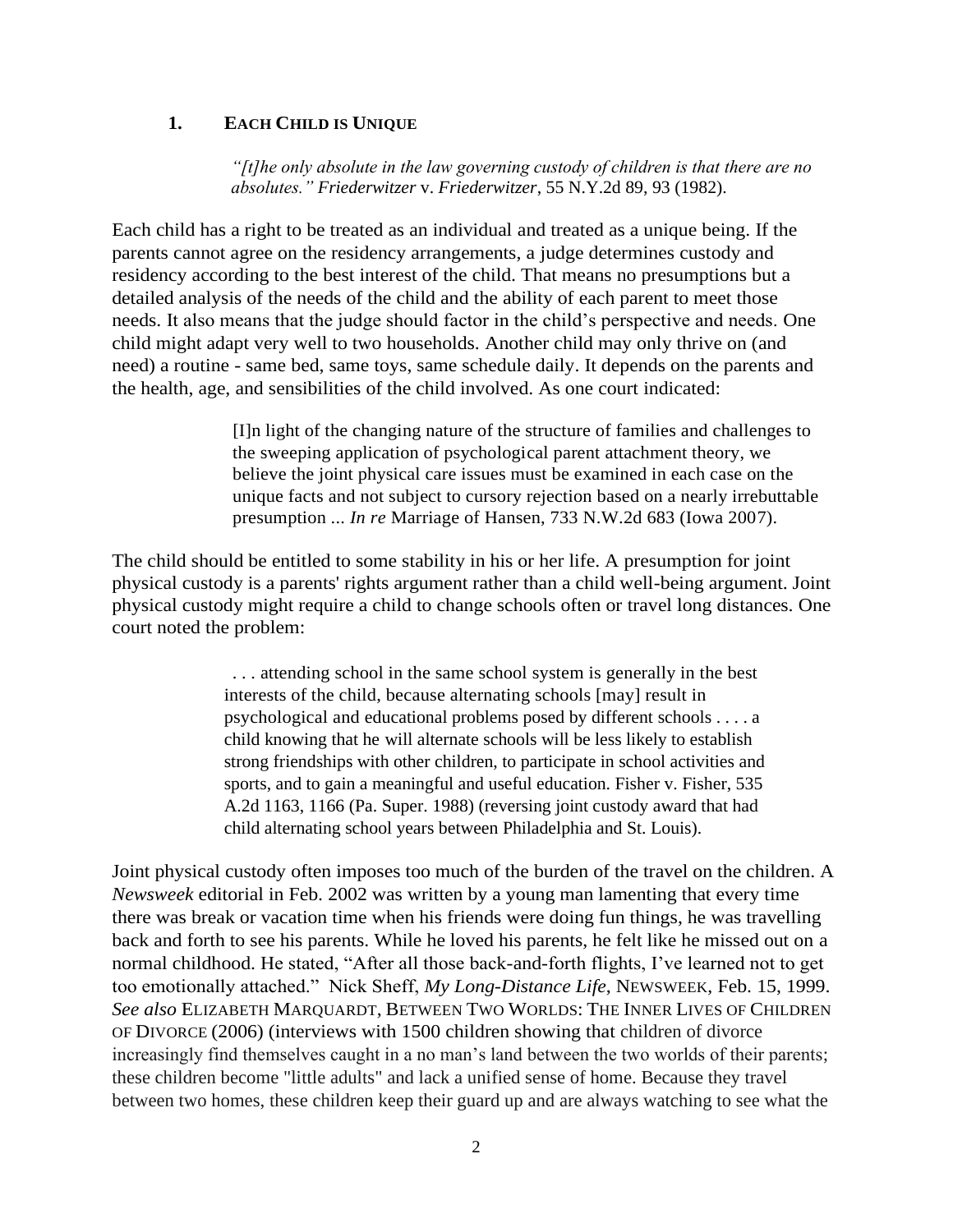rules are at Mom's and how things are different at Dad's house.).

Contrary to what some have argued, the studies are inconclusive as to whether equal time parenting helps children. Stephen Gilmore, *Contact/Shared Residence and Child Well Being: Research Evidence and Its Implications for Legal Decision Making,* 20 INT'L J.L. POL'Y & FAM. 344, 352-53 (2006) (research to date on the benefits of joint physical care are inconclusive and has produced mixed results). A more recent study, yet to be published, has examined every study done and shown that the evidence does not support that joint physical custody is in the best interests of children. See Dr. Milfred Dale, *Analyzing the Joint Custody Research: Back to Individual Best Interest Analysis* (in progress). In fact, even some strong advocates for joint custody have admitted that the research shows that one good authoritative parent is sufficient and the frequency of time is not as important as the relationship created. Sandler, et al.

## **2. HIGH CONFLICT PARENTS SHOULD NOT HAVE JOINT PHYSICAL CUSTODY**

*[A trial court's] blind hope that a joint custody agreement will succeed, or that forcing the responsibility of joint decision-making upon warring parents will bring peace, is not acceptable." [T]he capacity of the [parents] to communicate and reach shared decisions regarding the children's welfare is of paramount importance. Reichert v. Hornbeck*, 63 A.3d 76 (Md. Ct. Spec. App. 2013).

Joint physical custody or shared residency works best for parents who are cooperative, flexible, and willing to put their children's needs above their own. Parents who truly care about their child will want what is in that child's best interests. Joint physical custody can be a dangerous tool in the hands of the emotionally undivorced, especially if one parent is trying to control the other. As one expert researcher stated:

> [J]oint physical custody is the best and worst arrangement for children. It's the best when parents can cooperate enough to make joint physical custody work for children. It's the worst when joint physical custody leaves children in the middle of a war zone. Robert Emery, *Joint Physical Custody,* PSYCHOLOGY TODAY, May 18, 2009, available at [http://www.psychologytoday.com/blog/divorced](http://www.psychologytoday.com/blog/divorced-children/200905/joint-physical-custody)[children/200905/joint-physical-custody.](http://www.psychologytoday.com/blog/divorced-children/200905/joint-physical-custody)

Several national think tanks, including one on joint custody, have concluded that joint custody, legal or physical, should NOT be imposed in high conflict situations, especially when there is domestic violence. *See* Marsha Kline Pruett & Herbie DiFonzo, *Closing the Gap: Research, Policy, Practice and Shared Parenting,* 52 FAM. CT. REV. 152 (2014) (joint custody should not be ordered in high conflict situations); Allen Bailey, *Prioritizing Child Safety as the Prime Best Interest Factor,* 47 FAM. L. Q. 35 (2013). *See also* Buchanan & Jahromi, *A Psychological Perspective on Shared Custody Arrangements,* 43 WAKE FOREST L. REV. 419, 439 (2008) (arguing that there should not be a presumption or undue pressure for joint physical custody, especially in high conflict cases). *See also* Linda D. Elrod,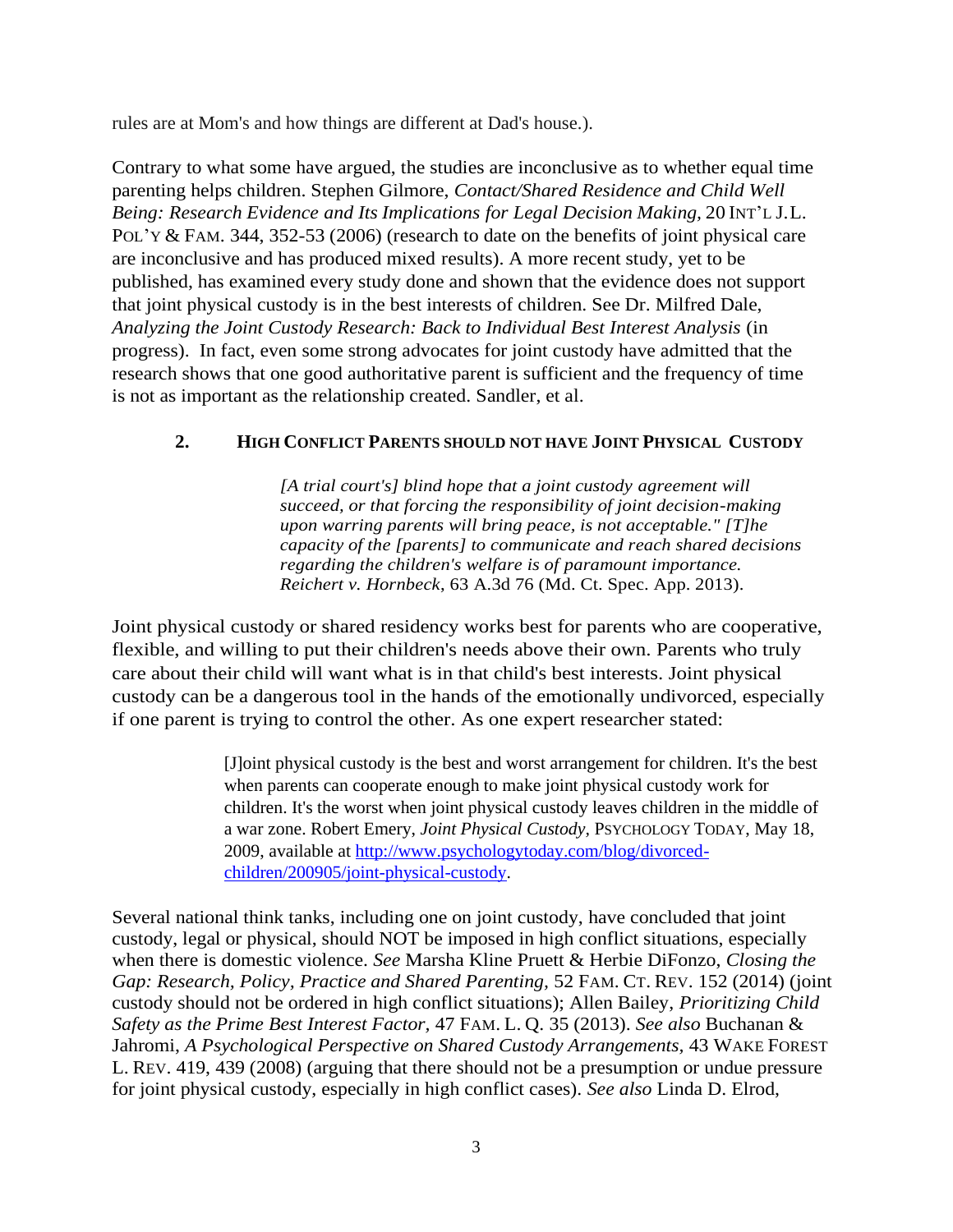*Reforming the System to Protect Children in High Conflict Custody Cases,* 28 WM. MITCHELL L. REV. 495 (2001) (not in child's best interests to award equal time in high conflict cases).

Imposing joint custody in high conflict cases leads to repeated litigation which is also harmful to children. *See* Hongyang "Brian" Li v. Yi Ding, 519 S.W.3d 738 (Ark. App. 2017); Lee v. Fitts, 47 N.Y.S.3d 468 (App. Div. 2017). Some parental conflicts continue for years. For example, a New York court noted about a five year battle involving several children:

The conflict in this family is at a high frequency, at a high intensity and of longstanding duration. \* \* \* this long-standing divorce [custody] battle, . . . makes its movie namesake seem like a snowball fight. . . *Kramer v. Kramer***,** 2015 WL 4635732 (N.Y. Sup. Ct. 2015) (unpublished).

### **3. CHILD SUPPORT REDUCTIONS MOST OFTEN HARM THE LOWER INCOME PARENT**

Under the Kansas Child Support Guidelines, Adm. Order #307, joint physical custody can result in application of the shared expense formula. The child support guidelines require a judge to determine if shared parenting is in the best interest of a child. Kan. Sup. Ct. Adm. Order #307 III.B.7.a. Shared Expense Formula requires that the court consider if parents can:

- a. communicate well,
- b. are highly cooperative co-parents
- c. have the ability and willingness to keep accurate records for the period of time necessary to raise their children,
- d. will share the children's direct expenses in a timely manner,
- e. have similar values and tastes,
- f. have considered the current and future needs of their children carefully, and are willing and able to resolve minor problems without the intervention of others.

A legislative presumption for equal residency will not take into account these important factors and may economically harm the lower income parent. It will also require new amendments to the child support guidelines. The impact of the adjustment on the child and the child's primary household is often great and results in the child having wildly different standards of living between the parents' houses. When the parent who gets the adjustment fails to spend the time as promised, it is difficult to adjust support. *See* Karen Czapanskiy, *The Shared Custody Child Support Adjustment: Not Worth the Candle,*  49 FAM. L. Q. 409 (Fall 2015); Jo Beld and Biernat, *Federal Intent for State Child Support Guidelines: Income Shares, Cost Shares, and the Realities of Shared Parenting,* 37 FAM. L.Q. 165 (2003).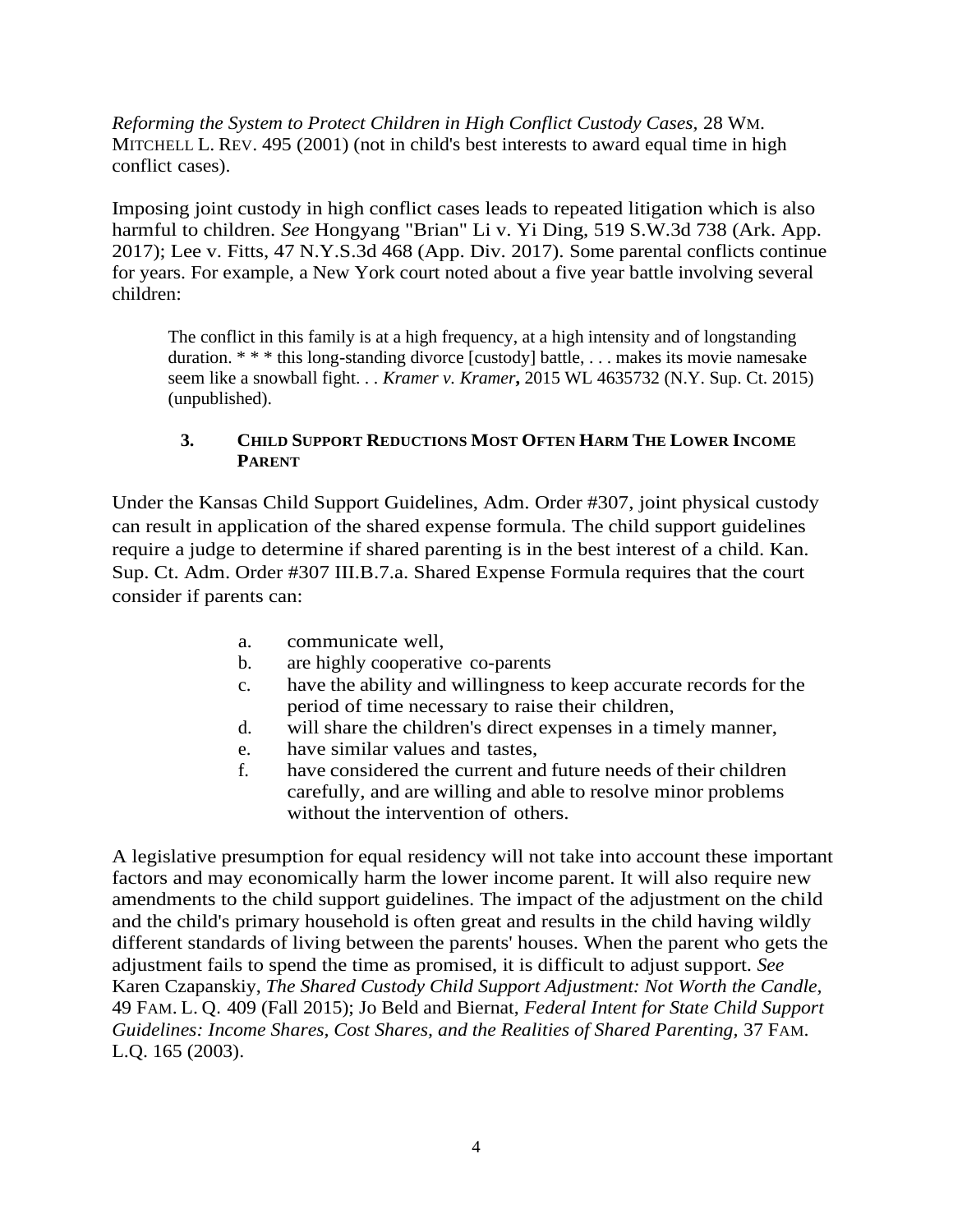### **4. KANSAS HAS A PREFERENCE FOR JOINT CUSTODY AND A PRESUMPTION THAT AN AGREEMENT OF THE PARENTS IS IN THE CHILD'S BEST INTERESTS**

I agree with the existing presumption that the parents' agreement is in the best interest of the child. Parents usually do know their child better than anyone else. If, however, the parents cannot agree, the judge determines custody and residency using a best interests of the child standard. This standard requires a case sensitive analysis of what is in the child's best interests, not a legislative presumption.

The Kansas legislature has added numerous factors for a court to consider in an award of custody under K.S.A. 23-3203. The first factor is (1) each parent's role and involvement with the minor child before and after separation. A presumption in favor of equal parenting would allow a parent who had done virtually no parenting and had no relationship with a child (as in a paternity suit brought when the child was eight) to have equal parenting time. How is it in a child's best interest to be forced to spend equal time between the parent and the only home the child has ever known and a stranger-to-the-child's place?

# **5. MISCELLANEOUS OTHER PROBLEMS**

Among the other potential problems for children in equal time arrangements are:

- a. With very young children, ages 0-3, shared physical residency can interfere with bonding needed to create healthy adults. *See* George, Solomon, and McIntosh, *Divorce in the Nursery: On Infants and Overnight Care,* 49 FAM. CT. REV. 521 (2011); Pamela S. Ludolph & Milfred D. Dale, *Attachment in Child Custody: An Additive Factor, Not a Determinative One,* 46 FAM. L.Q. 1 (2012).
- b. Children feel they have mom's house and dad's house not "my" house.
- c. Lack of stability in home environments leads to uncertainty about rules, expectations, discipline, differing sleeping arrangements.
- d. Loyalty conflicts can be exacerbated.
- e. The child may bear much of the economic hardship of divorce and separation because one household is underfunded.

*See* Linda D. Elrod & Milfred D. Dale, *Paradigm Shifts and Pendulum Swings in Child Custody: The Interests of the Child in the Balance,* 42 FAM. L. Q. 381, 397-400 (2008).

In conclusion, we do know something about what children need to grow into healthy adults.